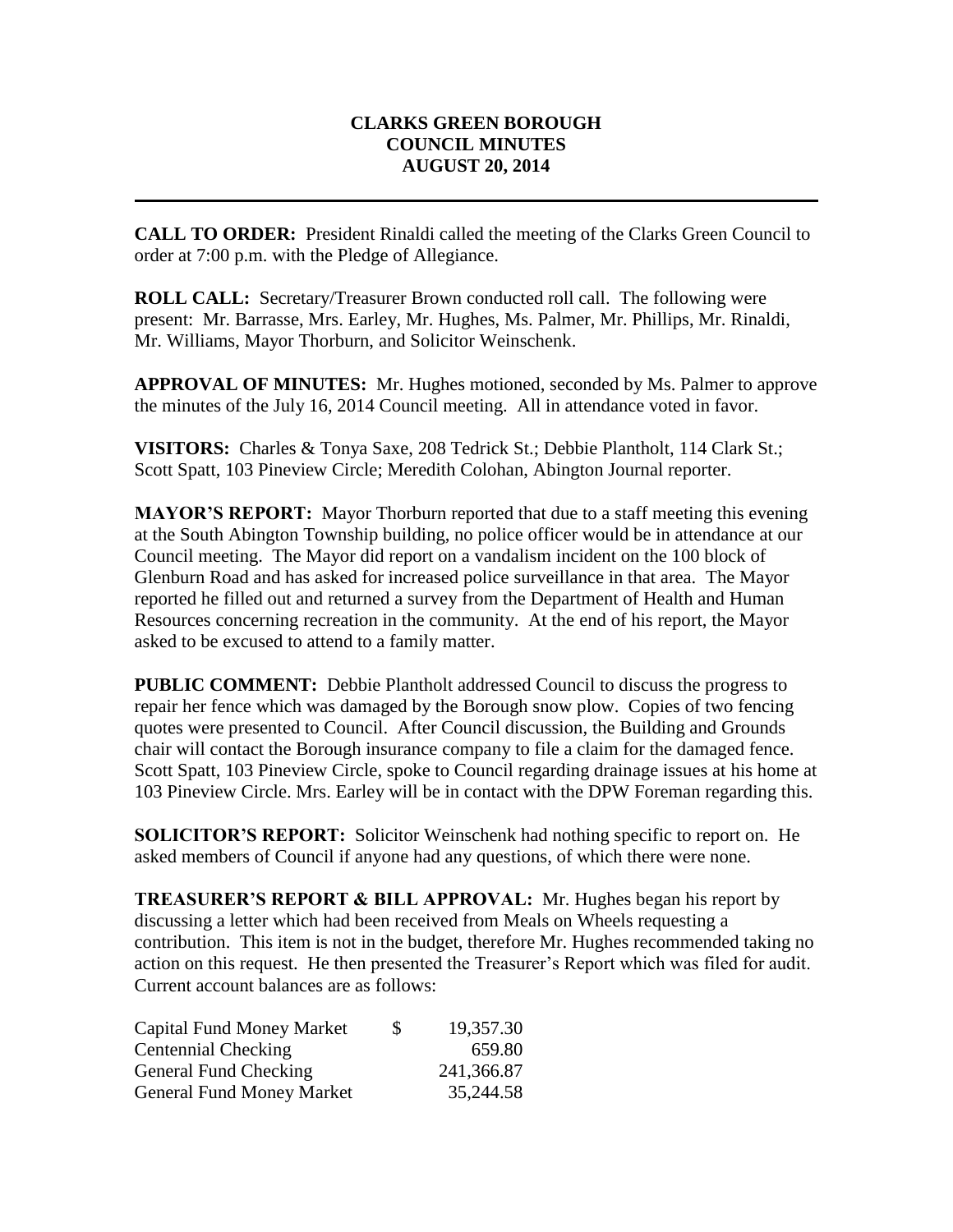| Sewer Fund Checking           |     | 211,249.98 |
|-------------------------------|-----|------------|
| Sewer Fund Money Market       |     | 84,926.09  |
| <b>State Funds Checking</b>   |     | 38,248.21  |
| <b>Total Checking/Savings</b> | \$. | 631,052.83 |

Mr. Hughes discussed current checking account balances compared to balances of last month and last year. He then reviewed the Budget vs. Actual report with comparisons of last month and last year. Mr. Barrasse motioned, seconded by Mr. Williams to accept the Treasurer's Report and ratify the payment of the bills. Ms. Palmer, Mrs. Earley, Mr. Hughes, Mr. Barrasse, Mr. Rinaldi, Mr. Phillips, and Mr. Williams voted in favor. Mr. Hughes then reported that \$10,644 had been collected to date from sewer delinquencies which total approximately \$26,500.00. Letters have been sent to financial institutions which service loans of residents who have a lien on their property. Payments from these financial institutions have been received for two of the properties on lien. In closing, Mr. Hughes suggested a five (5) calendar day grace period for receiving sewer payments. After Council discussion Mr. Hughes motioned, seconded by Ms. Palmer to allow a five (5) day grace period to receive sewer payments. Mr. Barrasse, Ms. Palmer, Mrs. Earley, Mr. Hughes, Mr. Williams, Mr. Rinaldi and Mr. Phillips voted in favor. Mr. Hughes stated the motion is for five (5) calendar days to receive the payment in the office, not by the post mark on the envelope.

**PERSONNEL:** Mr. Williams distributed copies of a nepotism policy, drafted from the Kutztown, PA nepotism policy, which was reviewed and discussed by Council. This policy was then given to the Borough Solicitor for review and will be discussed again at the September 2014 Council meeting. Mr. Hughes mentioned that in-laws are considered immediate family as well. Mr. Williams then discussed a recommendation from the Personnel Committee to appoint David Kohinsky as the DPW Foreman and be paid a rate of \$20.00 per hour. He also reminded Council it was discussed at a Work Session to pay Mr. Kohinsky retroactively the former Foreman's wages of \$20.83 per hour. Mr. Williams reported the DPW position was advertised in the two (2) local papers. Two applicants applied and were interviewed. Of those applicants interviewed, the committee agreed that Mr. Kohinsky was the candidate for the job. Mr. Phillips stated the committee sought comparisons in area municipalities for foreman wages which determined the \$20.00 per hour rate. Clarks Green Borough is considerably smaller in size with less road miles to maintain. Mr. Williams motioned, seconded by Mr. Barrasse to appoint David Kohinsky as DPW Foreman, with benefits pursuant to the employee handbook. Mrs. Earley, Mr. Phillips, Mr. Rinaldi, Mr. Hughes, Mr. Williams, Mr. Barrasse and Ms. Palmer voted in favor. Mr. Williams then announced the Personnel Committee would like to advertise in the Abington Journal and the Times-Tribune for the other DPW staff position. Mr. Barrasse discussed the possibility of having this DPW staff person be hired as a part-time employee. The DPW Foreman has assured the Personnel Chair that a full time employee is needed. President Rinaldi reminded Council one thing we do know is that this year's Borough revenue currently projects a deficit which should be taken into consideration. Ms. Palmer mentioned the NEPA Alliance may be able to help with the MS4 mapping and suggested Mrs. Earley contact them. Council discussion ensued. Mr. Williams motioned, seconded by Ms. Palmer to advertise for a DPW staff person with hours to be determined.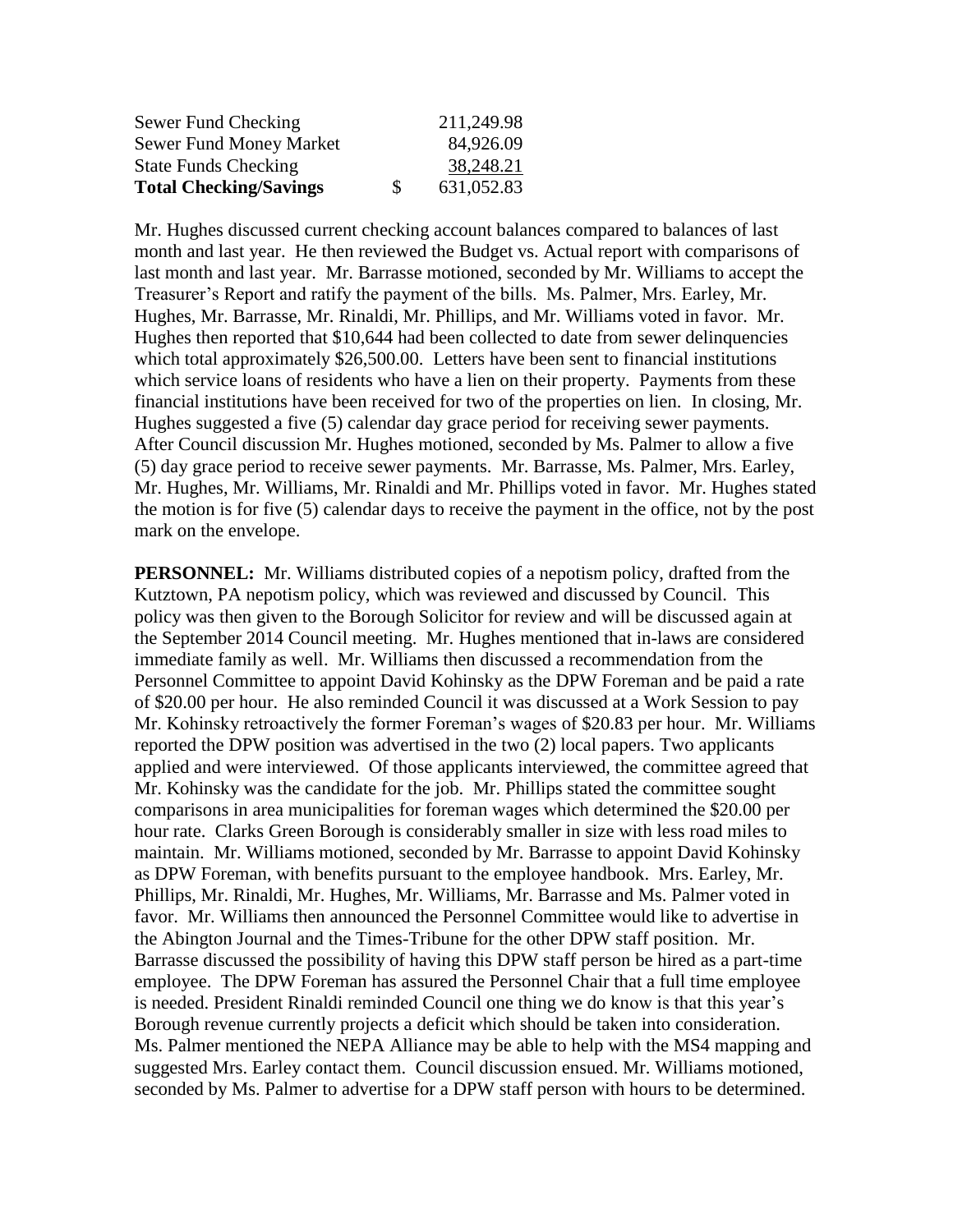Ms. Palmer, Mrs. Earley, Mr. Phillips, Mr. Williams, Mr. Rinaldi, Mr. Hughes and Mr. Barrasse voted in favor.

**BUILDINGS & GROUNDS:** Mr. Phillips reported Buildings & Grounds has completed the installation of the computers, has installed the handicapped door entrance, the carpets and floors have been cleaned, the digital recorder for the meetings is being utilized and the Zoning Officer is current per her report. Ms. Palmer asked about a speaker phone to use at the meetings. Mr. Barrasse offered his speaker phone for Council to use and will bring it to the next Work Session.

**HEALTH & SAFETY:** Mr. Barrasse discussed the traffic controller at the intersection of Grove Street and Abington Road. He and the DPW Foreman are working together to replace the controller with various options. A proposal to replace the controller had been received from Northeast Signal and Electric in the amount of \$14,086.00. Mr. Barrasse discussed other options as well. Solicitor Weinschenk reported for proposals under \$18,500.00 three (3) proposals must be received, however no advertising for proposals is necessary. Mr. Phillips motioned, seconded by Ms. Palmer to solicit proposals to replace the traffic light controller at Abington Road and Grove Street. Mr. Williams, Mr. Rinaldi, Mr. Barrasse, Ms. Palmer, Mrs. Earley, Mr. Phillips and Mr. Hughes voted in favor. Mr. Hughes asked Mr. Barrasse if the controller was damaged at the time Abington Road was paved. Mr. Rinaldi responded the problem developed at the beginning of August which was subsequent to the paving of Abington Road. Mr. Rinaldi then asked about the damage to the traffic loop. Mr. Barrasse replied the DPW Foreman is working to see if the traffic loop can be repaired by the state. This may have been nicked as a result of cutting the curbs in. Mr. Barrasse reported the cost to repair this loop would be approximately \$600.00. Ms. Palmer mentioned involving the state representatives, which might be helpful. Mr. Barrasse then discussed painting the crosswalks, which the DPW Foreman is also working on with the state. Mr. Rinaldi reminded Council that this issue was discussed when the Borough met with PennDot maintenance supervisor Dave Maciak earlier in the year. PennDot said they were contacting Popple to have them painted. Solicitor Weinschenk mentioned school will be starting soon. He also reported PennDot signs are blocking the sidewalk at CVS. Mr. Barrasse discussed an incident about a woman collapsing at St. Gregory's Church on a Saturday evening. He discussed the importance of dual dispatch due to the fact it took emergency responders 20 minutes to arrive on the scene.

**PUBLIC WORKS:** Mrs. Earley distributed MS4 information to be included on the sewer bill. After Council's review, no changes were made and the information will appear on the next sewer bill. Mr. Rinaldi asked Mrs. Earley for a list of items DEP is requiring for MS4. Mrs. Earley then discussed EMT volunteer issues with respect to DPW employee Mike Pehonich. His duties as a volunteer fire fighter sometimes conflict with his DPW position. A couple of times in the past month he arrived at work late because he was responding to a fire. Mr. Rinaldi reported to Council this volunteer issue was discussed with the former DPW Foreman who assured Council this would not conflict with Mr. Pehonich's DPW duties. Mrs. Earley reported to Council this has created operational problems for the DPW department. The DPW Foreman will discuss this issue with Mr.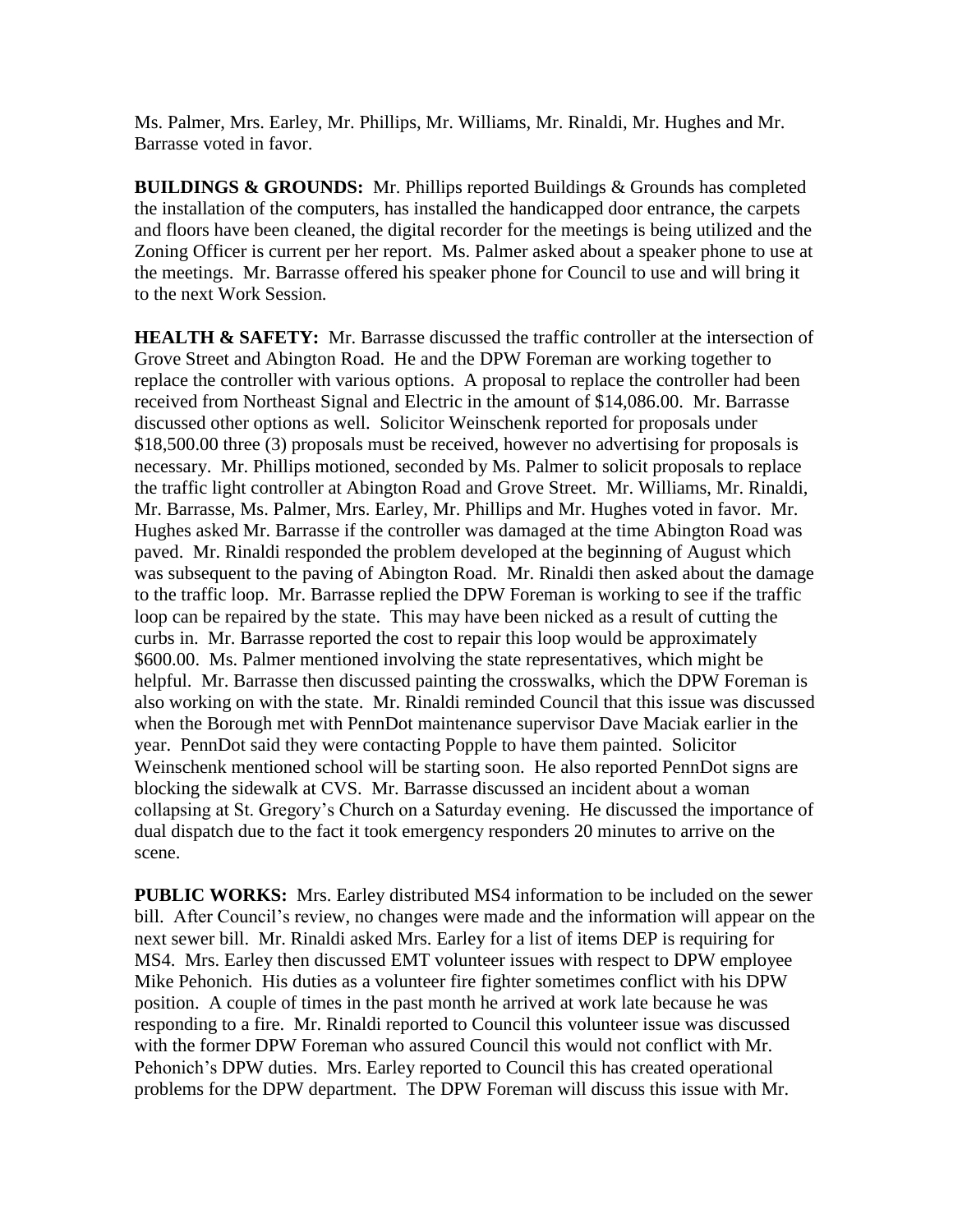Pehonich. Mrs. Earley then reported the DPW Foreman has received a call from the Vassar Avenue resident who is now addressing the septic tank situation. The DPW Foreman has given the resident his cell phone number to allow the DPW Foreman to monitor the work and verify that the septic tank is correctly drained and filled. Mrs. Earley reported the drainage work on Princeton will be completed this week and on Monday, August 25, 2014 the DPW will start drainage work on Birchwood Rd. The DPW Foreman has received the following three quotes for work on jetting the Fairview Road culverts: Roto Rooter - \$300 first hour, \$200 each additional hour; American Rooter - \$275 first hour, \$125 each additional hour; May Sewer Company charged by the lines and inlets and could not provide the services required. Mrs. Earley motioned, seconded by Mr. Hughes to hire American Rooter at a cost of \$275.00 for the first hour and \$125.00 for each additional hour, if needed, to perform Jet Vac service for culverts on Fairview Road. Mr. Phillips, Mr. Barrasse, Ms. Palmer, Mrs. Earley, Mr. Williams, Mr. Hughes and Mr. Rinaldi voted in favor. Mrs. Earley then reported on a MS4 video course offered by PSAB. The fee is \$40.00 and will be held Wednesday, September 3 between 12 p.m. and 1 p.m. Mr. Phillips motioned, seconded by Mr. Hughes to allow the DPW staff to attend this video course regarding MS4 on Wednesday, September 3 between 12 p.m. and 1 p.m. Mr. Rinaldi, Mr. Hughes, Mr. Williams, Mrs. Earley, Ms. Palmer, Mr. Barrasse and Mr. Phillips voted in favor.

**REFUSE & RECYCLING:** Ms. Palmer reported the leaf bags have been ordered. They will be delivered to South Abington Township and our DPW staff will pick up the Borough's portion from them. Ms. Palmer has spoken with Fred Defendorf, the volunteer coordinator from Baptist Bible. She will arrange for the bags to be distributed to the residents on October 4 or preferably October 11, 2014. In addition, Ms. Palmer reported she has received a complaint from a resident on Crest Drive. She states the trash hauler is requiring her to call them, which is a toll call, if she has any additional items to put out for garbage. Mr. Hughes talked to the resident regarding her issues as well and shared these with Council. Ms. Palmer will contact the resident in a couple of days.

**AAJRB:** Ms. Palmer reported she did not receive any minutes from the prior AAJRB meeting, however she mentioned the FieldTurf grant issues were discussed at the meeting. In addition, she reported she attended a concert in the park which was very nice on a cool evening with no bugs.

**ACOG:** Ms. Palmer reported no ACOG meetings are held in July and August. They will resume in September. She announced she would be attending the PACOG conference in State College on September 12 and 13 at which time she would be inducted as President of PACOG. She asked Council if they would consider taking out an ad in the program book. The price for a full page ad is \$100.00. Mr. Rinaldi motioned, seconded by Mr. Hughes to purchase a full page ad in the PACOG conference program at a cost of \$100.00. Mr. Rinaldi asked that congratulations to our Council member be mentioned in the ad. Mrs. Earley, Mr. Phillips, Mr. Rinaldi, Mr. Hughes, Mr. Williams, Mr. Barrasse, and Ms. Palmer voted in favor.